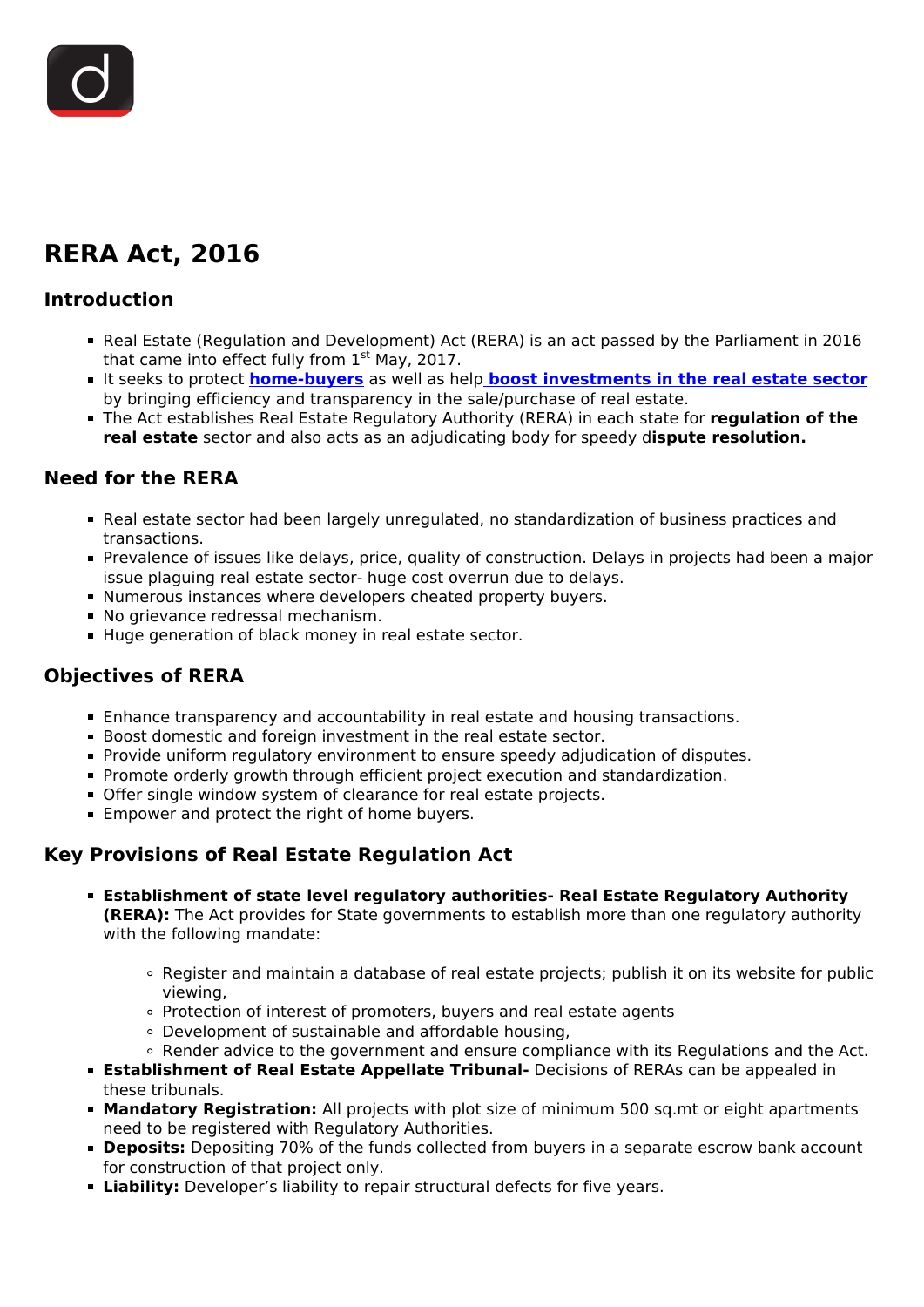- **Penal interest in case of default:** Both promoter and buyer are liable to pay an equal rate of interest in case of any default from either side.
- **Cap on Advance Payments:** A promoter cannot accept more than 10% of the cost of the plot, apartment or building as an advance payment or an application fee from a person without first entering into an agreement for sale.
- Defines **Carpet Area** as net usable floor area of flat. Buyers will be charged for the carpet area and not super built-up area.
- **Punishment:** Imprisonment of up to three years for developers and up to one year in case of agents and buyers for violation of orders of Appellate Tribunals and Regulatory Authorities.

#### **Benefits**

#### **Timely delivery of flats**

- Developers often make false promises about the completion date of the project, but hardly ever deliver.
- Strict regulations will be enforced on builders to ensure that construction runs on time and flats are delivered on schedule to the buyer.
- If the builder is not able to deliver the flats on time, he/she will have to refund the purchaser with interest.

#### **Furnishing of accurate project details:**

- In the construction stage, builders promote their projects defining the various amenities and features that will be part of the project. But not everything goes as per plan, with several features missing.
- As per the Act, there can't be any changes to a plan.
- And if a builder is found guilty of this, he/she will be penalized 10% of the project's costs or face jail time of up to three years.
- **Specifying carpet area:**
	- Generally, builders sell flats on the basis of built-in area, which includes a common passage area, stairs and other spaces which are 20-30% more than the actual flat's area.
	- But, not all buyers are aware of the concept of carpet area.
	- With this Act it will become mandatory to declare the actual carpet area.
- **All clearances are mandatory before beginning a project:**
	- <sup>o</sup> Builders often attract buyers with huge discounts and pre-launch offers. And, the buyer, enticed by the offers, does not bother about the clearance.
	- But, due to delays in getting clearance, the buyer does not get the flat on time.
	- This Act ensures that developers get all the clearances before selling flats.
- **Each project should have a separate bank account:**
	- Developers raise funds through pre-launch offers and use them to purchase some other land or invest it in other projects.
	- This Act will make it compulsory that a separate bank account be maintained for each project.
	- Each transaction will have to be recorded, and diversion to another project will not be entertained.
- **After sales service:**
	- As per an interesting clause in the Act, if the buyer finds any structural deficiency in the development of the building, the buyer can contact the builder for after sales service.
	- But, the buyer should approach the builder within 5 years of purchase to rectify such defects without further charges.

#### **Concerns**

**Past real estate projects not included**